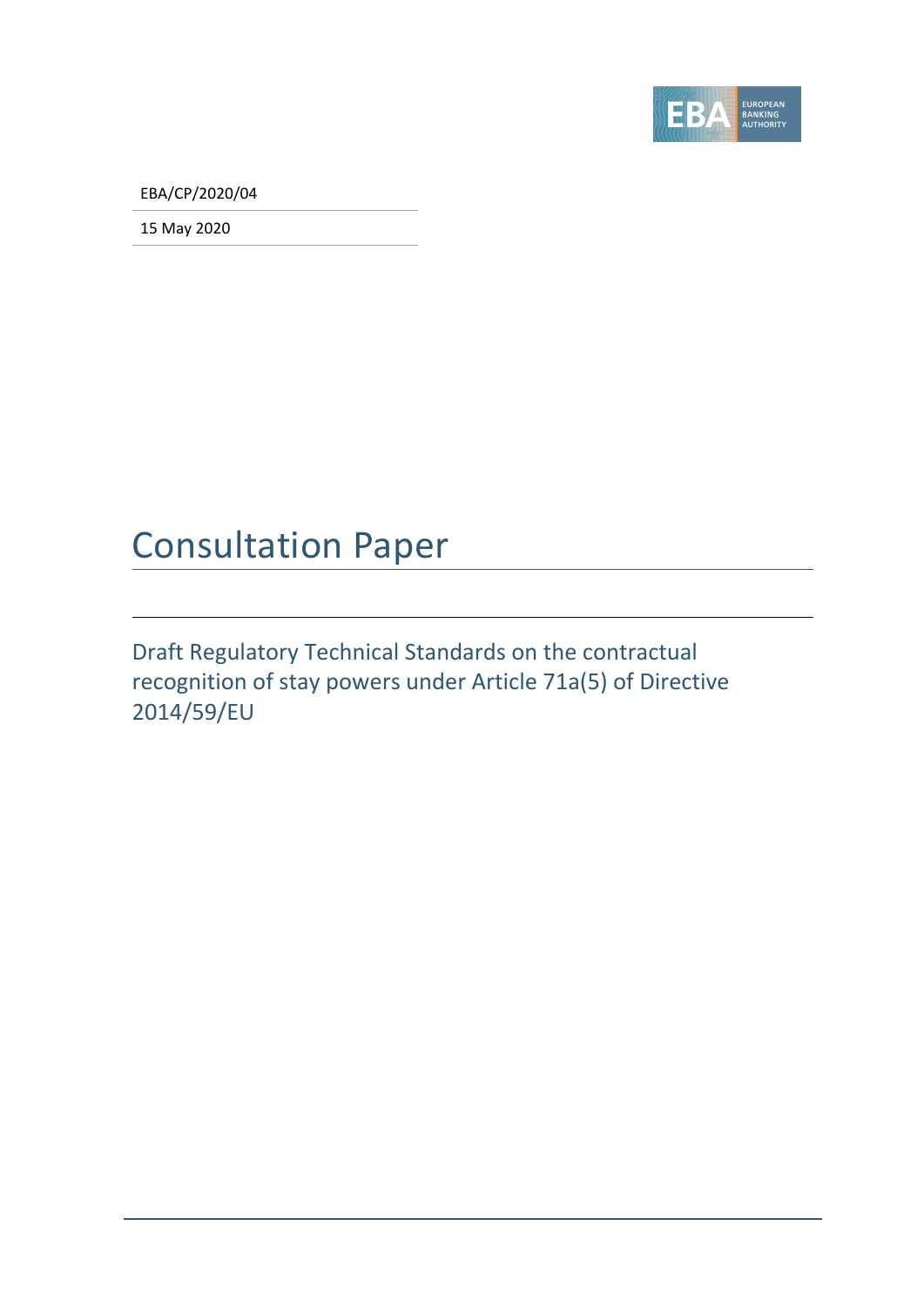

# **Contents**

| <b>Responding to this consultation</b>          | $\overline{2}$ |
|-------------------------------------------------|----------------|
| <b>Executive Summary</b>                        | 3              |
| <b>Background and rationale</b>                 | 4              |
| <b>Draft regulatory technical standards</b>     | 7              |
| <b>Accompanying documents</b>                   | 12             |
| Draft cost-benefit analysis / impact assessment | 12             |
| Overview of questions for consultation          | 16             |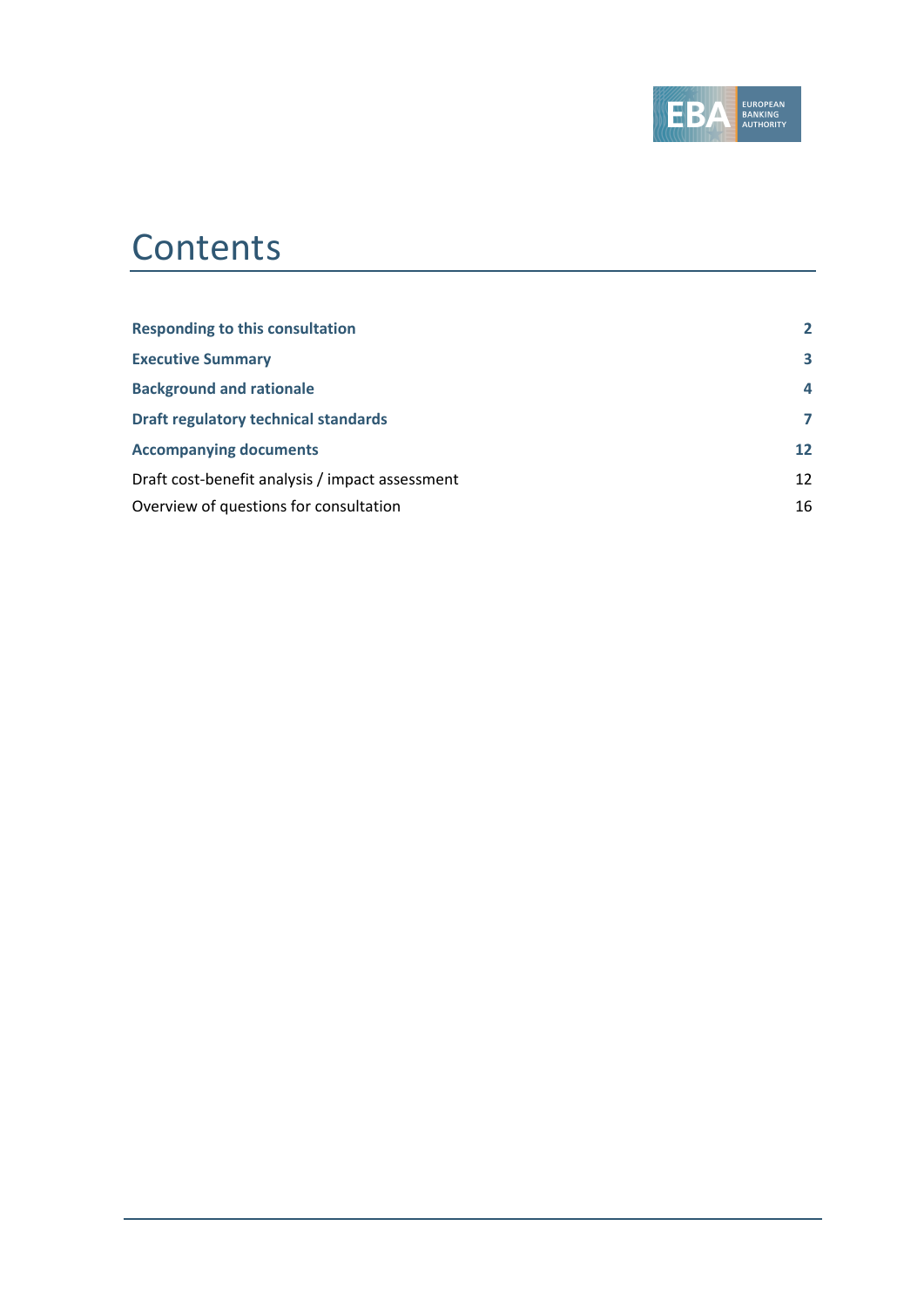

# <span id="page-2-0"></span>Responding to this consultation

The EBA invites comments on all proposals put forward in this paper and in particular on the specific questions summarised in the last part of this document.

Comments are most helpful if they:

- respond to the questions stated;
- **Example 1** indicate the specific point to which a comment relates;
- **Example:** contain a clear rationale;
- provide evidence to support the views expressed/ rationale proposed; and
- describe any alternative regulatory choices the EBA should consider.

#### **Submission of responses**

To submit your comments, click on the 'send your comments' button on the consultation page by 15.08.2020. Please note that comments submitted after this deadline, or submitted via other means may not be processed.

#### **Publication of responses**

Please clearly indicate in the consultation form if you wish your comments to be disclosed or to be treated as confidential. A confidential response may be requested from us in accordance with the EBA's rules on public access to documents. We may consult you if we receive such a request. Any decision we make not to disclose the response is reviewable by the EBA's Board of Appeal and the European Ombudsman.

#### **Data protection**

The protection of individuals with regard to the processing of personal data by the EBA is based on Regulation (EU) 2018/1725 of the European Parliament and of the Council on the protection of individuals with regard to the processing of personal data by the Union institutions and bodies, offices and agencies and on the free movement of such data, and repealing Regulation (EC) No 45/2001 and Decision No 1247/2002/EC ('EUDPR') as implemented by the EBA in its implementing rules adopted by its Management Board. Further information on data protection can be found under the [Legal notice section](http://eba.europa.eu/legal-notice) of the EBA website.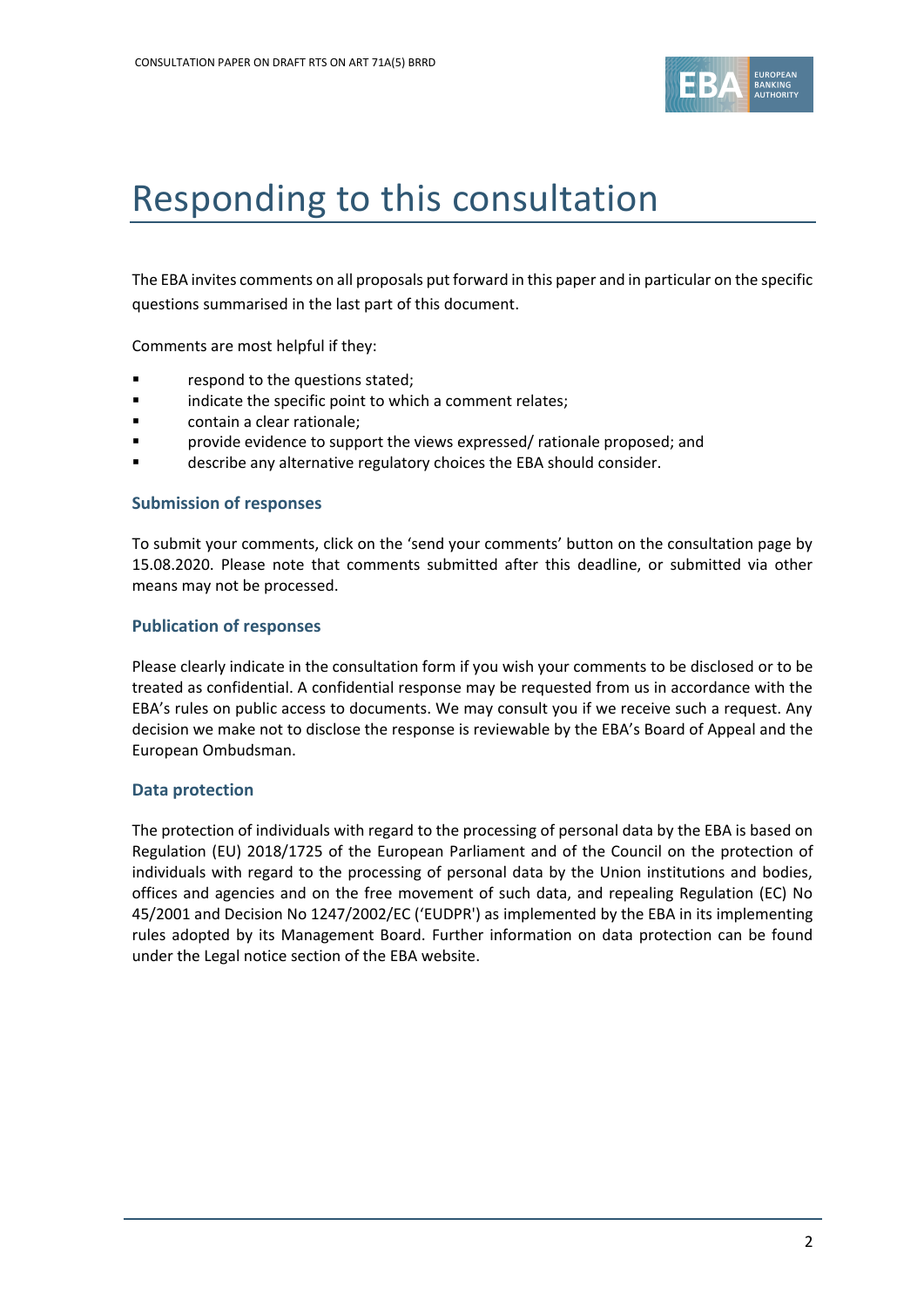

# <span id="page-3-0"></span>Executive Summary

Pursuant to Article 71a(1) of Directive 2014/59/EU (BRRD) Member States shall require institutions and entities referred to in points (b), (c) and (d) of Article 1(1) of that Directive to include in any financial contract which they enter into and which is governed by third-country law, terms by which the parties recognise that the financial contract may be subject to the exercise of powers by the resolution authority to suspend or restrict rights and obligations under Articles 33a, 69, 70, and 71 of BRRD and recognise that they are bound by the requirements of Article 68 of BRRD.

Where an institution or entity does not include the contractual term required, that shall not prevent the resolution authority from applying the powers referred to in Articles 33a, 68, 69, 70 or 71 in relation to that financial contract.

Article 71a(5) of the BRRD requires the EBA to develop draft regulatory technical standards (RTS) in order to further determine the contents of the term required in that paragraph, taking into account banks' different business models.

This Consultation Paper includes the EBA's proposal for the draft RTS and explains the approach the EBA has taken in relation to the proposal.

Consistent with its mandate under Article 71a(5) of the BRRD, the EBA has proposed in the draft RTS a list of mandatory components which must be present in the contractual term required in the financial contracts. These include provisions specifying the acknowledgement, description of the powers and recognition of the parties that they are bound by the powers to suspend certain obligations and restrictions of some rights and that they are bound by the requirements of article 68 of BRRD. In addition, the parties acknowledge that no other contractual term impairs the effective and enforceability of this clause.

This approach is intended to strike a balance between the need to achieve an appropriate level of convergence whilst ensuring that differences in legal systems of third countries as well as other differences arising from different forms of financial contracts can be taken into account by resolution authorities, institutions and relevant entities through the addition of further elements if necessary to achieve the policy goal of ensuring that the powers to suspend or restrict rights and obligations can be applied effectively in relation to financial contracts governed by the law of a third country.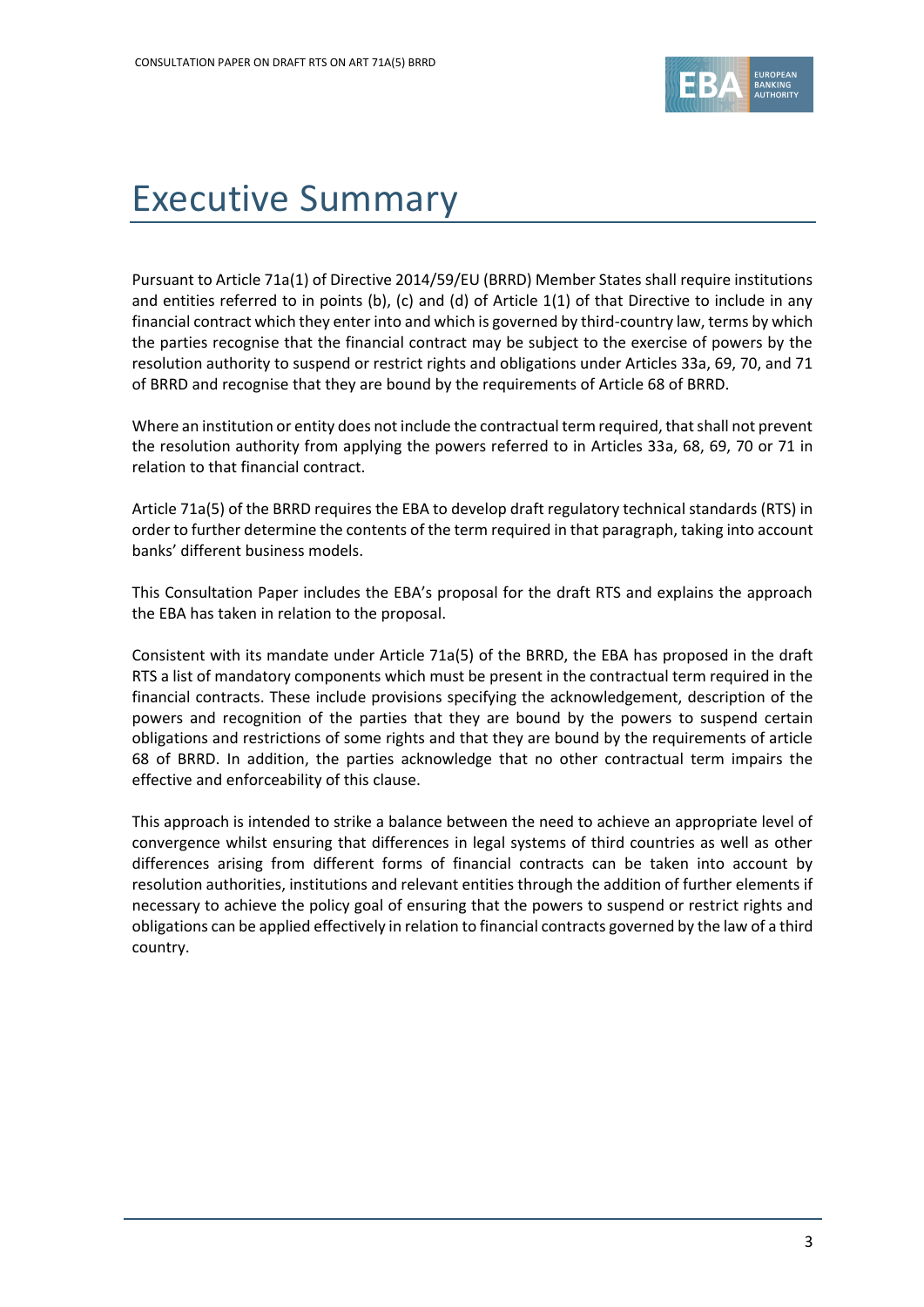

# <span id="page-4-0"></span>Background and rationale

#### **Objective**

Directive 2014/59/EU (BRRD) requires Member States to confer on their resolution authorities a number of powers including the powers to suspend or restrict rights and obligations under Articles 33a, 69, 70, and 71 of BRRD.

Member States must ensure that such powers may be applied to all financial contracts where an institution or entity is a party.

Financial contracts, to which an institution or relevant entity is party, may be governed by the law of a Member State, in which case the application of the resolution powers would be effective as a matter of law.

However, some financial contracts may be governed by the law of a third country. In the absence of a legal framework (either under the local law of the relevant third country or pursuant to an international standard agreement) that secures the effectiveness of the application of the suspension and restrictions powers by a Member State resolution authority, it is possible that a third country court may not recognise the effect of the application of the powers by that resolution authority.

For this reason, Article 71a(1) of the BRRD requires Member States to require institutions and entities to include in any financial contract, governed by the laws of a third country, a contractual term by which the parties recognise that the financial contract may be subject to the exercise of powers to suspend or restrict rights and obligations by the exercise of those powers by a Member State resolution authority.

'Financial contracts' are defined in Article 2(100) of the BRRD.

#### **Content**

Article 71a(5) of the BRRD requires the EBA to develop draft RTS in order to determine the contents of the contractual term to be required to be included in relevant financial contracts, taking into account institutions' and entities' different business models.

The EBA's proposal for the draft RTS is set out in the next chapter of the Consultation Paper. An overview of each part of the draft RTS is set out below.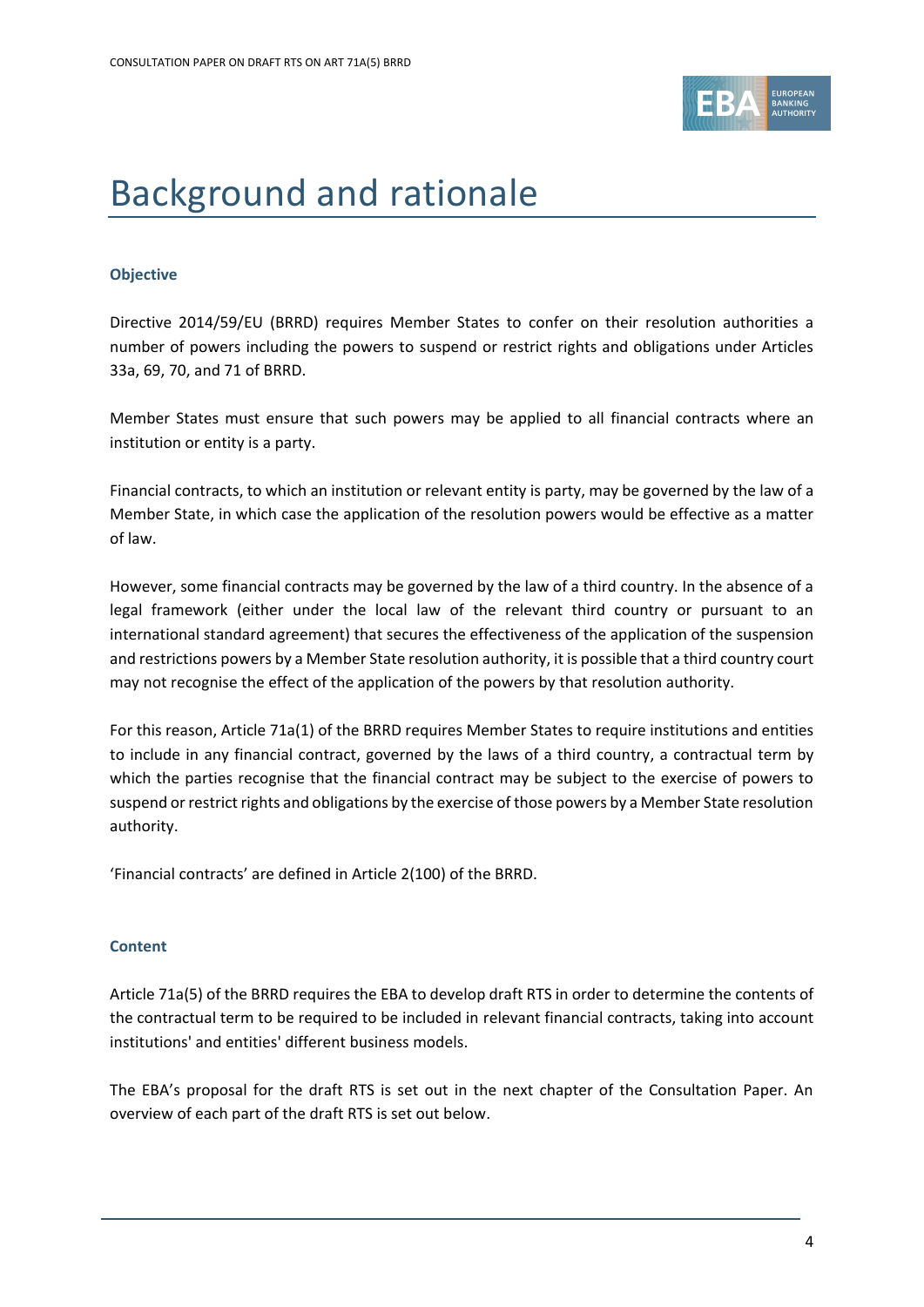

#### *Article 1: The contents of the contractual term required by Article 71a(1) of Directive 2014/59/EU*

The EBA is tasked with determining the 'contents' of the contractual term required to be included pursuant to Article 71a(1) of the BRRD.

The EBA has considered whether to propose in the draft RTS a specific clause or a list of mandatory components to be included in the term.

The specification of an actual clause instead of clause components is in principle a preferable option, since it enhances the harmonization in the implementation of the RTS, also cross border. However, the EBA does not consider it appropriate to specify a clause as this may not be effective in all jurisdictions - also taking into account the need to capture in an RTS the various national transpositions of the stay powers – and it may not take into account the or suitable for all forms of liability falling within the scope of Article 71a(1) of the BRRD. Rather the EBA considers that listing the key mandatory elements of the term strikes the right balance between securing an appropriate level of convergence whilst ensuring that differences in legal systems of third countries as well as other differences arising from different forms of financial contracts can be taken into account by Member State resolution authorities, institutions and relevant entities.

Accordingly, it is proposed that the draft RTS include a list of mandatory components which must be present in the contractual term required pursuant to Article 71a(1) of the BRRD. These include provisions specifying the express acknowledgement, a description of the powers, the parties' recognition that they are bound by the effect of an application of the powers by the requirements of Article 68 of Directive 2014/59/EU as transposed by national law. In addition, the parties should acknowledge that no other contractual term impairs the effectiveness and enforceability of the clause, and that the contractual term is exhaustive on the matters described therein to the exclusion of any other agreements, arrangements or understandings between the counterparties relating to the subject matter of the relevant agreement. Further, it is required that the parties acknowledge that such contractual term is subject to the law of a Member State.

The mandate under Art.71a(5) BRRD requires for the EBA to "take into account institutions' and entities' different business models when determining the contents of the contractual term".

The type of transactions or contracts institutions engage into is potentially a more relevant dimension than business model. As a potential relevant dimension is also the way (occasional or not) through which institutions engage in contracts governed by a third country law. However, as the BRRD clearly imposes the requirement to include the contractual term in any financial contract governed by third country law, no reasoning was found to support approaches differentiated based on these two dimensions.

#### *Ongoing international work in this area*

The EBA is aware of ongoing international work in relation to statutory and contractual approaches to the recognition of the exercise of resolution powers. In particular, the EBA notes the Financial Stability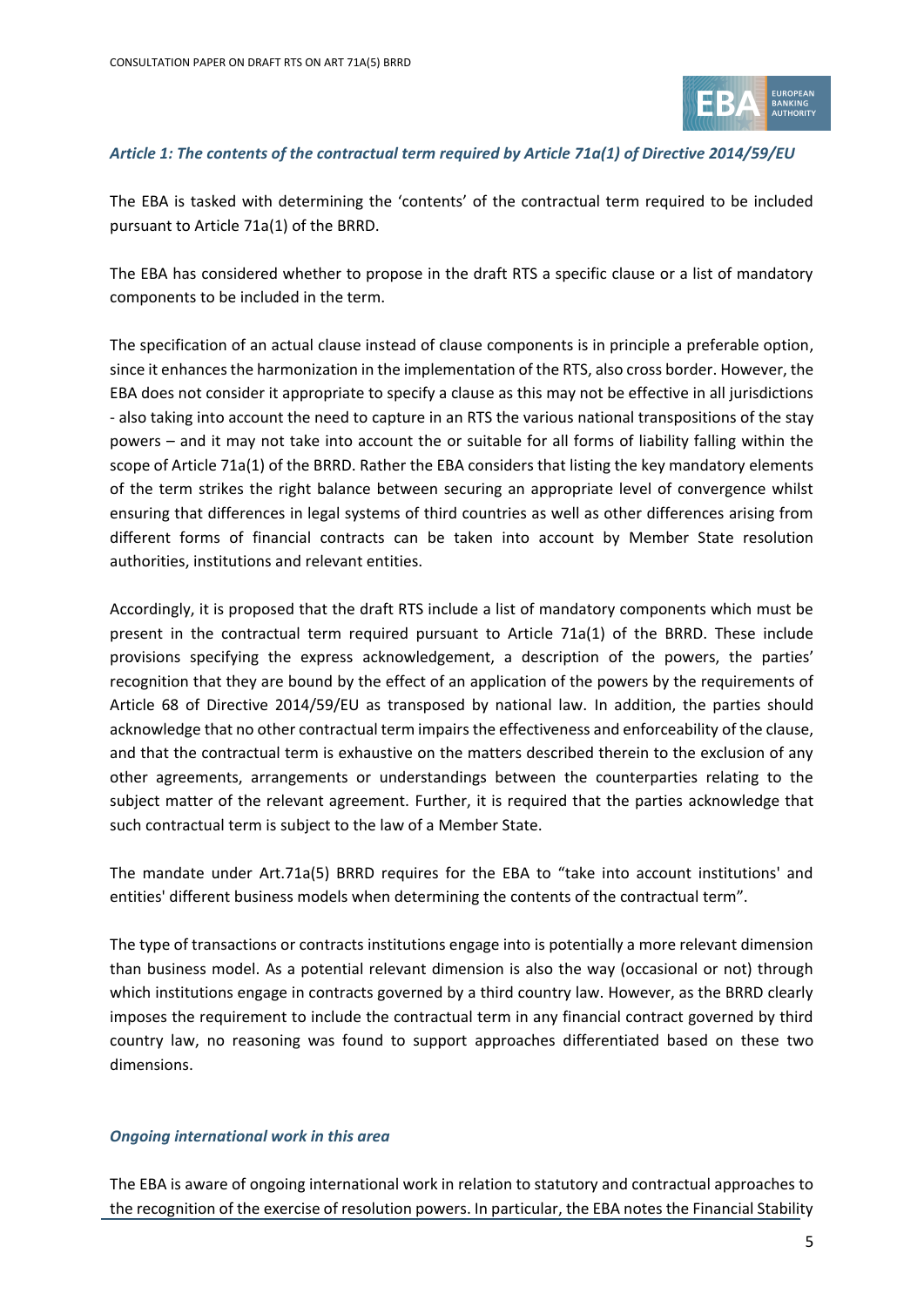

Board's (FSB) Principles for Cross-border Effectiveness of Resolution Actions published on 3 November 2015<sup>1</sup> and has sought to align its proposals with the FSB's proposals insofar as compatible with the BRRD and otherwise appropriate.

**Question for the Public Consultation:** Do you agree with the approach the EBA has proposed for the purposes of further determining the first paragraph of Article 71a of the BRRD?

1

<sup>&</sup>lt;sup>1</sup> <https://www.fsb.org/wp-content/uploads/Principles-for-Cross-border-Effectiveness-of-Resolution-Actions.pdf>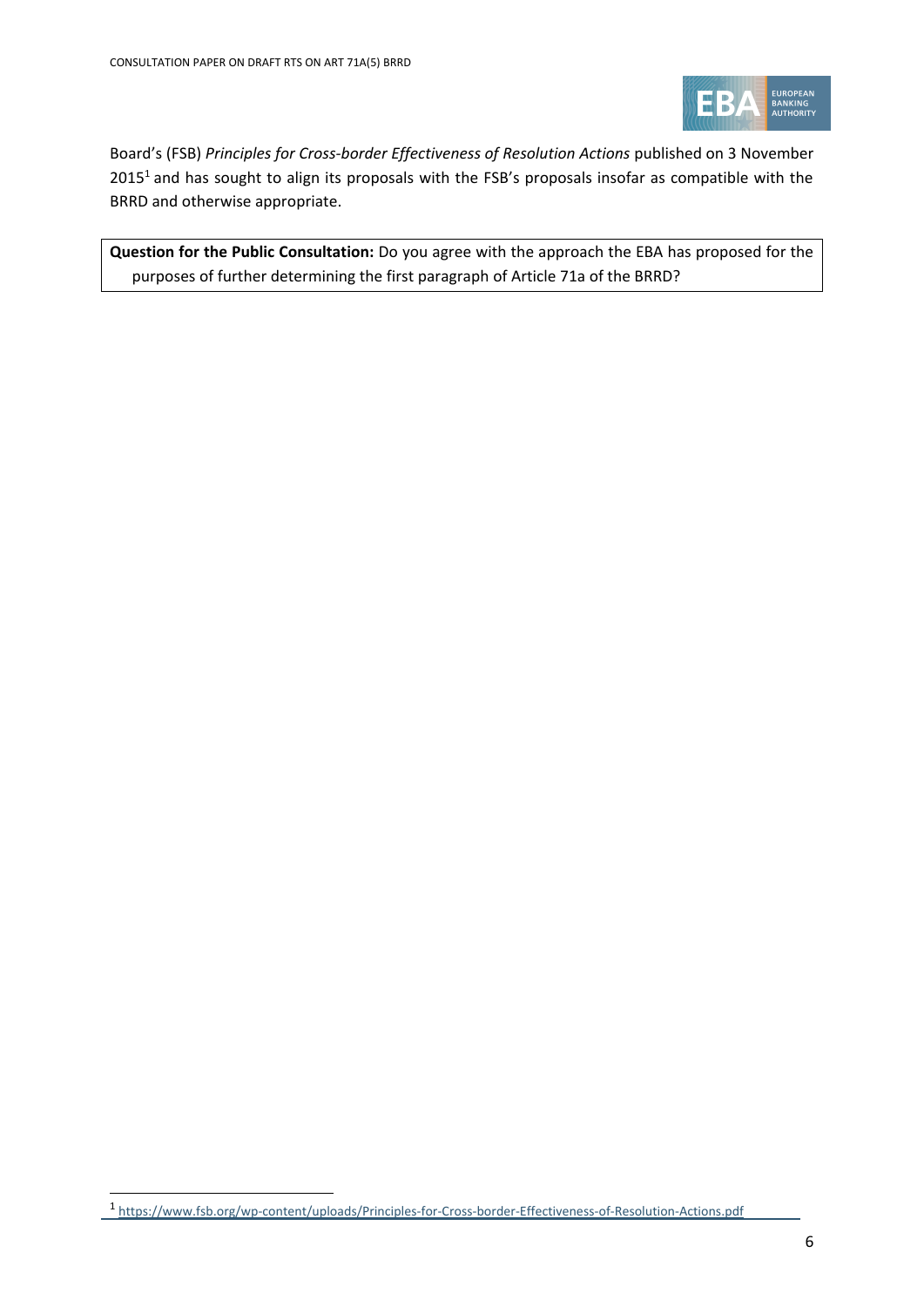

# <span id="page-7-0"></span>Draft regulatory technical standards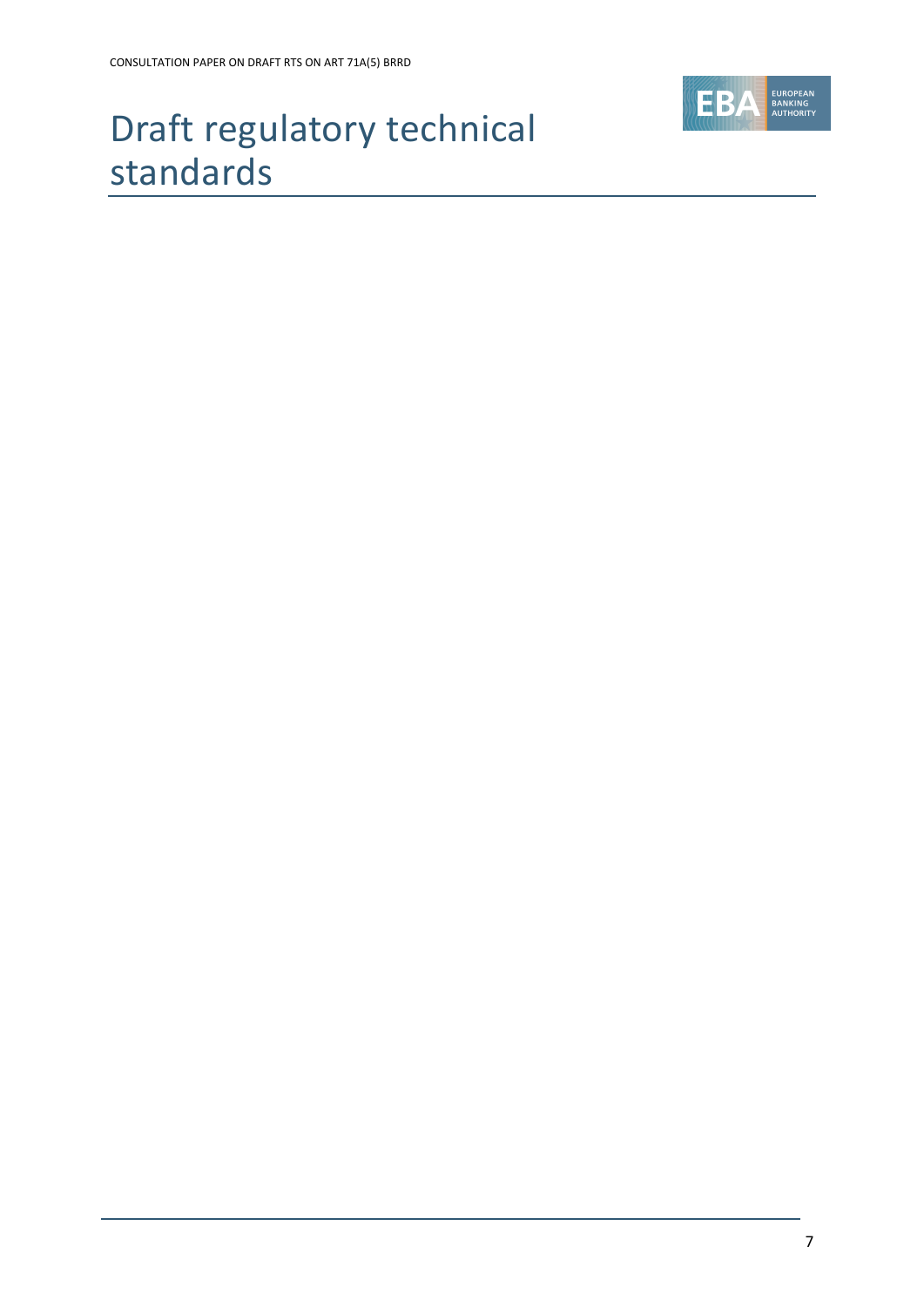

### **COMMISSION DELEGATED REGULATION (EU) …/.. of XXX**

### **supplementing Directive 2014/59/EU of the European Parliament and of the Council with regard to regulatory technical standards to determine the contents of the contractual term for the recognition of stay powers**

(Text with EEA relevance)

#### THE EUROPEAN COMMISSION,

Having regard to the Treaty on the Functioning of the European Union, Having regard to Directive 2014/59/EU of the European Parliament and of the Council of 15 May 2014 establishing a framework for the recovery and resolution of credit institutions and investment firms and amending Council Directive 82/891/EEC and Directives 2001/24/EC, 2002/47/EC, 2004/25/EC, 2005/56/EC, 2007/36/EC, 2011/35/EU, 2012/30/EU and 2013/36/EU, and Regulations (EU) No 1093/2010 and (EU) No 648/2012 of the European Parliament and of the Council, and in particular Article 71(a)(5) thereof,

Whereas:

- (1) In line with the relevant international standards for cross-border effectiveness of resolution actions such as the Financial Stability Board's 'Key Attributes of Effective Resolution Regimes for Financial Institutions', and 'Principles for Cross-border Effectiveness of Resolution Actions' published on 3 November 2015, Directive (EU) 2019/879 of the European Parliament and of the Council of 20 May 2019 amended Directive 2014/59/EU by introducing, amongst other things, certain safeguards in order to enhance effective resolution execution in relation to financial contracts subject to third-country law in the absence of a statutory cross-border recognition framework (as indicated in recital 31 of Directive (EU) 2019/879). As resolution authorities' stay powers might not be effective when applied to financial contracts under third-country law, institutions and entities subject to Directive 2014/59/EU are required by Article 71a(1) of that Directive to include contractual recognition of these stay powers in their financial contracts.
- (2) Article 68 of Directive 2014/59/EU provides, in the interest of an efficient resolution, that crisis prevention measures or crisis management measures, as defined in Directive 2014/59/EU and including events directly linked to them, should not be deemed enforcement events nor insolvency proceedings. In addition, under Article 68 of Directive 2014/59/EU such measures should not entitle contracting counterparties in relevant contracts to exercise certain contractual rights, solely as a result of the application of such measures. The parties' acceptance to be bound by these requirements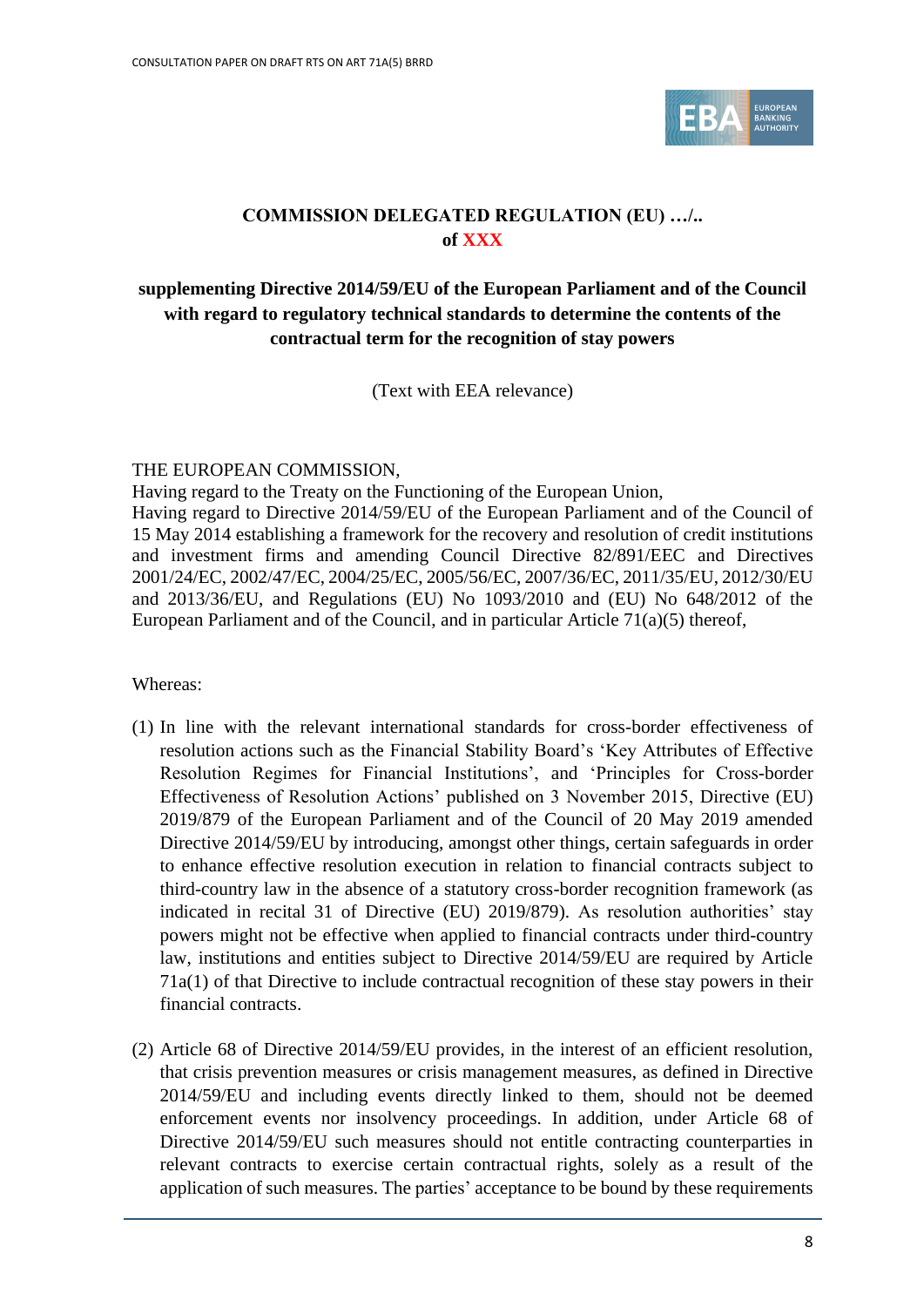

should be included in the contents of the contractual term to be determined under this Regulation, in accordance with Article 71(a)(1) of the Directive 2014/59/EU.

- (3) In addition, under Articles 33a, 69, 70, 71 resolution authorities may, for a limited period of time, suspend contractual payment or delivery obligations due under a contract with an institution or an entity referred to in points (b), (c) and (d) of Article 1(1) of Directive 2014/59/EU under resolution or in certain circumstances before resolution, restrict the enforcement of security interests and suspend certain rights of counterparties to, for instance, close-out, net gross obligations, accelerate future payments or otherwise terminate financial contracts.
- (4) In order to allow for an appropriate level of convergence whilst ensuring that differences in legal systems or those arising from the particular contractual form or structure can be taken into account by resolution authorities, institutions and entities referred to in points (b), (c) and (d) of Article 1(1) of Directive 2014/59/EU, it is appropriate to lay down the mandatory contents for the contractual term required under Article 71a. In this vein, as mandated under Article 71a(5) of that Directive, the contents of the contractual term should take into account institutions' and entities' different business models. However, as the scope of the mandate covers entities with financial contracts in relation to international transactions, there is no basis for creating different contents for contractual recognition clauses.
- (5) This Regulation is based on the draft regulatory technical standards submitted by the European Supervisory Authority (European Banking Authority) (EBA) to the Commission.
- (6) The EBA has conducted open public consultations on the draft regulatory technical standards on which this Regulation is based, analysed the potential related costs and benefits and requested the opinion of the Banking Stakeholder Group established in accordance with Article 37 of Regulation (EU) No 1093/2010<sup>2</sup>.

### HAS ADOPTED THIS REGULATION:

### *Article 1 - Contents of the contractual term*

The contractual term in a relevant financial contract governed by third country law shall include all of the following terms:

(1) the acknowledgement and acceptance by the parties that the contract may be subject to the exercise of certain powers by a resolution authority to suspend or restrict rights and obligations arising from such a contract.

 $\overline{a}$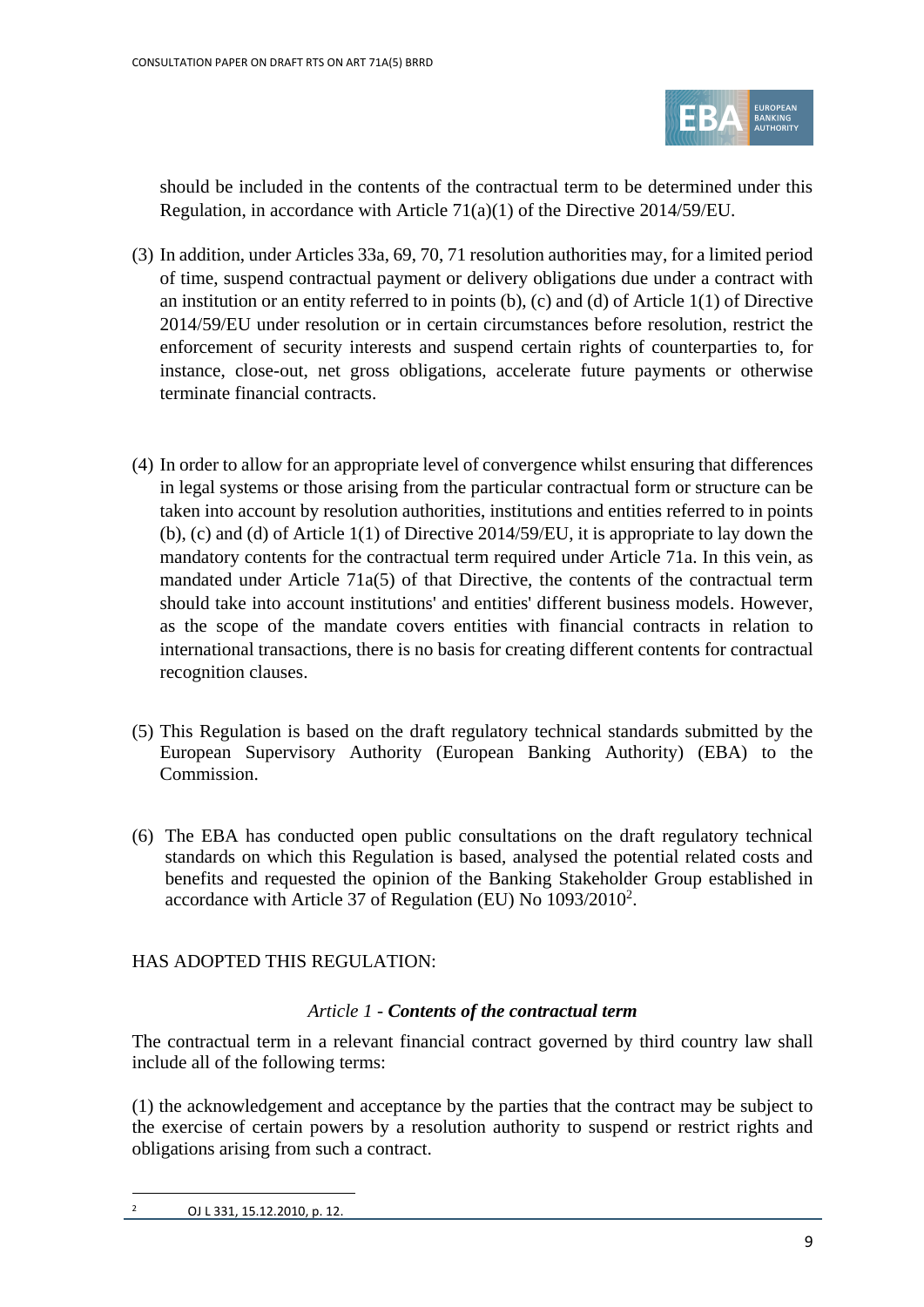

(2) a description of the powers of the relevant resolution authority set out in Articles 33a, 69, 70, and 71 of Directive 2014/59/EU as transposed by the applicable national law governing the resolution of the institution of entity concerned, and a description of the requirements of Article 68 of Directive 2014/59/EU as transposed by the applicable national law.

(3) the recognition by the parties:

(a) that they are bound by the effect of an application of the powers referred to in point (2) and that they shall endeavour to ensure the effective application of these powers, which include:

- (i) the suspension of any payment or delivery obligation in accordance with article 33a of Directive 2014/59/EU as transposed by the applicable national law;
- (ii) the suspension of any payment or delivery obligation in accordance with article 69 of Directive 2014/59/EU as transposed by the applicable national law;
- (iii) the restriction of enforcement of any security interest in accordance with Article 70 of Directive 2014/59/EU as transposed by the applicable national law;
- (iv) the suspension of any termination right under the contract, in accordance with Article 71 of Directive 2014/59/EU as transposed by the applicable national law;

(b) that they are bound by the requirements of Article 68 of Directive 2014/59/EU as transposed by the applicable national law;

(4) the acknowledgement and acceptance by the parties that no other contractual term impairs the effectiveness and enforceability of the contractual term as specified in this article, and that the contractual term is exhaustive on the matters described therein notwithstanding any other agreements, arrangements or understandings between the counterparties relating to the subject matter of the relevant agreement.

(5) the acknowledgement of the parties that such contractual term is subject to the law of a Member State.

#### **Questions for the Public Consultation:**

1. Do you agree with the approach the EBA has proposed with regard to the components of the contractual term required pursuant to Article 71a of the BRRD?

2. Do you believe that having the art.71a BRRD clause governed by the laws of an EU jurisdiction would improve the likelihood that it would be effective and enforceable before the courts of the relevant third country jurisdiction? Please provide your reasons for this view. Further, what do you consider to be the advantages or the disadvantages of using the provision proposed under art 1(5) of the draft RTS?

3. What are the standard clauses you are likely to use for your financial contracts pursuant to this requirement? Will the clause differ for various types of financial contracts (please detail if yes)?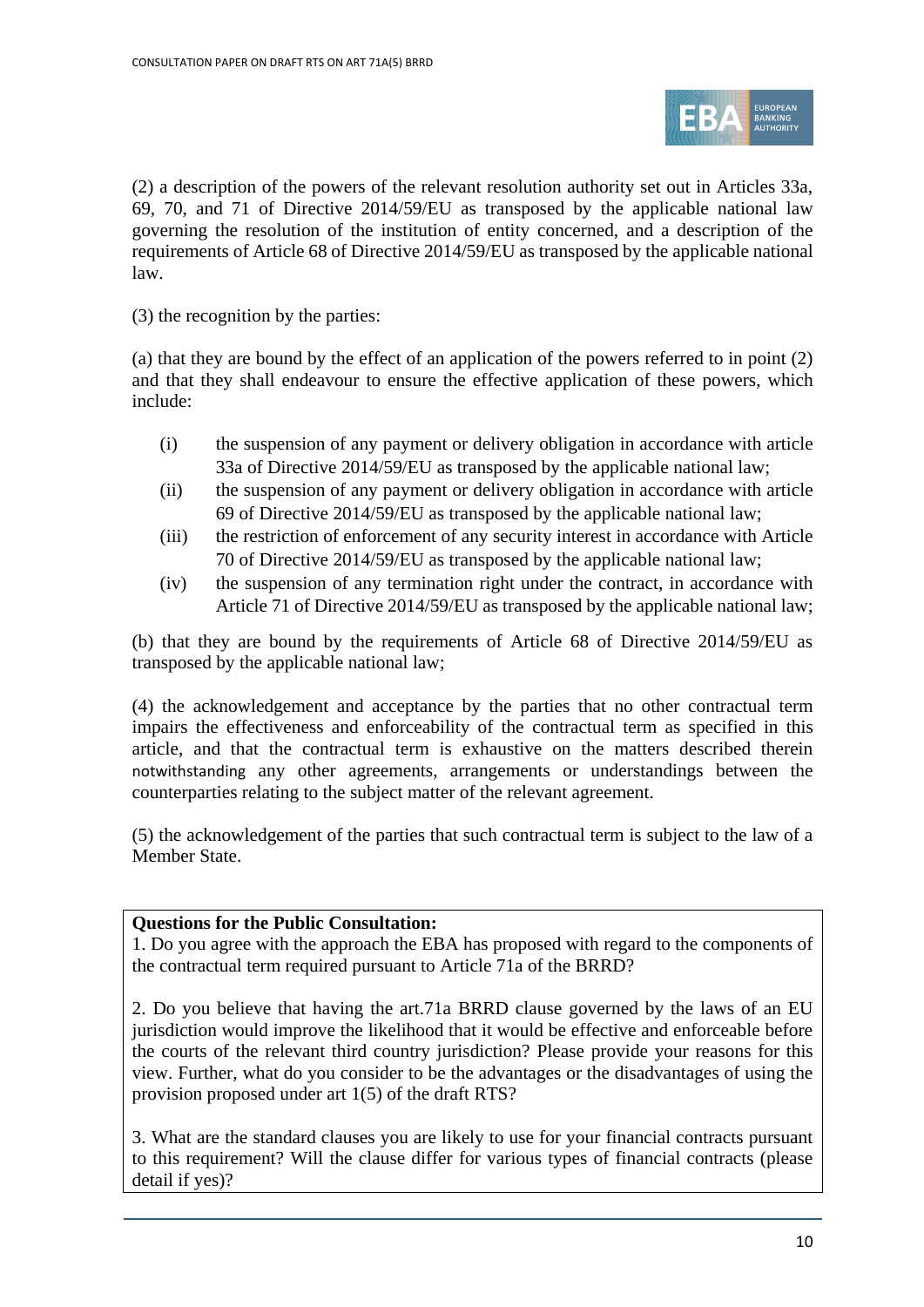

### *Article 2 - Entry into force*

This Regulation shall enter into force on the twentieth day following that of its publication in the *Official Journal of the European Union*.

This Regulation shall be binding in its entirety and directly applicable in all Member States.

Done at Brussels, []

*For the Commission The President*

*On behalf of the President*

*[Position]*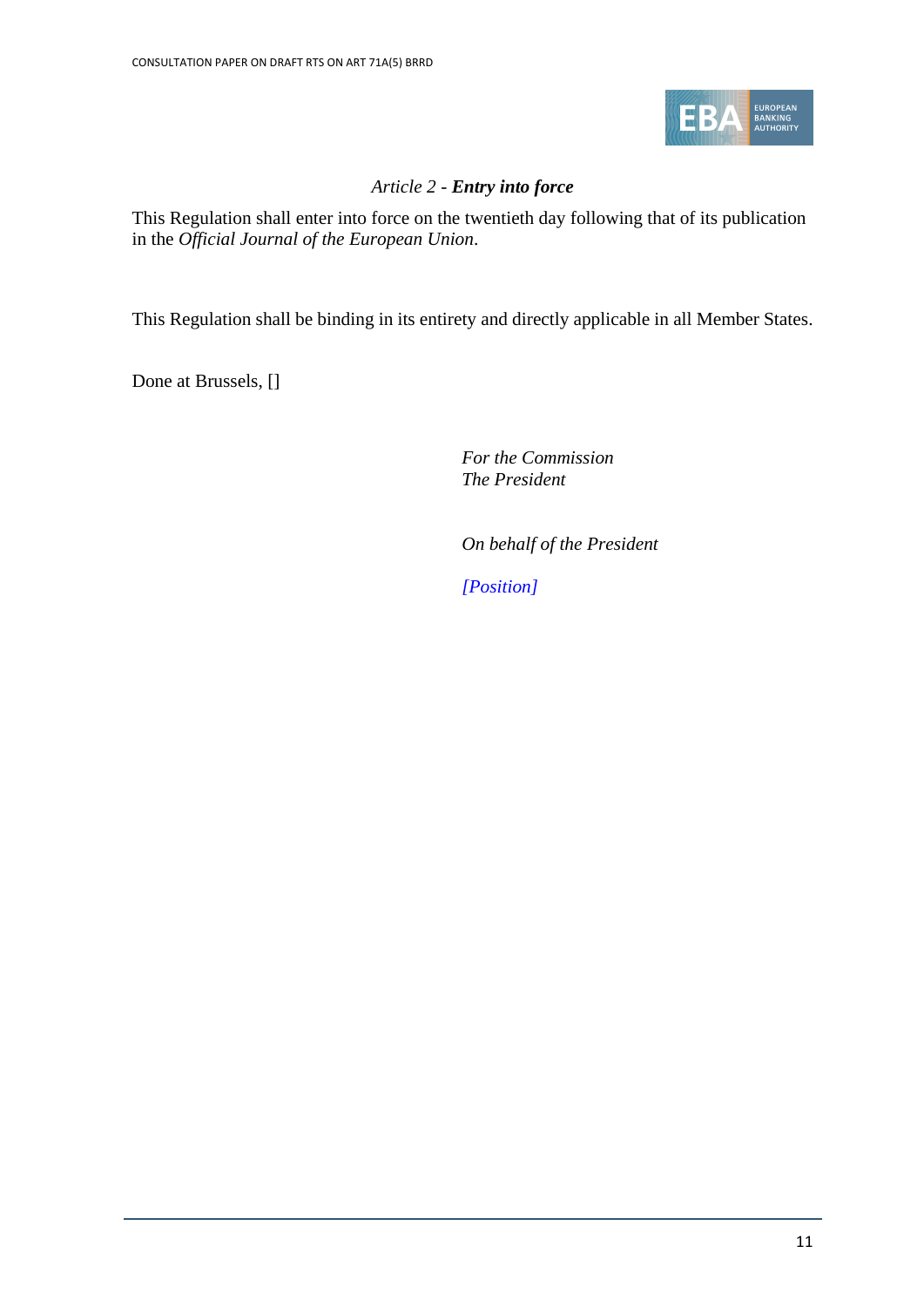

# <span id="page-12-0"></span>Accompanying documents

### <span id="page-12-1"></span>Draft cost-benefit analysis / impact assessment

- 1. Article 71a(5) of the Directive (EU) 2019/879 of the European Parliament and of the Council (from now on BRRD) amending Directive 2014/59/EU as regards the loss-absorbing and recapitalisation capacity of credit institutions and investment firms and Directive 98/26/EC mandated the EBA to develop regulatory technical standards to further determine the contents of the term that shall be included in financial contracts governed by third-country laws to recognise that the contract may be subject to the exercise of stay powers, taking into account institutions' and entities' different business models.
- 2. The current RTS aims to answer to this mandate.
- 3. As per Article 10(1) of the EBA regulation (Regulation (EU) No 1093/2010 of the European Parliament and of the Council), any RTS developed by the EBA shall be accompanied by an Impact Assessment (IA) annex which analyses 'the potential related costs and benefits' before submitting to the European Commission. Such annex shall provide the reader with an overview of the findings as regards the problem identification, the options identified to remove the problem and their potential impacts.
- 4. For the purposes of the IA section of the Consultation Paper, the EBA prepared the IA with costbenefit analysis of the policy options included in the regulatory technical standards described in this Consultation Paper. Given the nature of the study, the IA is high-level and qualitative in nature.

### A. Problem identification

- 5. Financial contracts of an institution or an entity referred to in points (b), (c) and (d) of Article 1(1) of the Directive may be governed by the law of a Member State, in which case the application of the powers by resolution authorities to suspend or restrict rights and obligations under Articles 33a, 69, 70 and 71 and the bounding by the requirements of Article 68 would be effective as a matter of law.
- 6. However, some financial contracts where an institution or relevant entity is a party may be governed by the law of a third country. In the absence of a statutory cross-border recognition framework, for financial contracts governed by the law of a third country, for which these requirements do not apply directly, it is possible that a third country court may not recognise the effect of the application of the powers by that resolution authority. A refusal to recognise the application of the powers could undermine the effectiveness of actions on the part of a Union resolution authority to restore the financial condition of an institution or relevant entity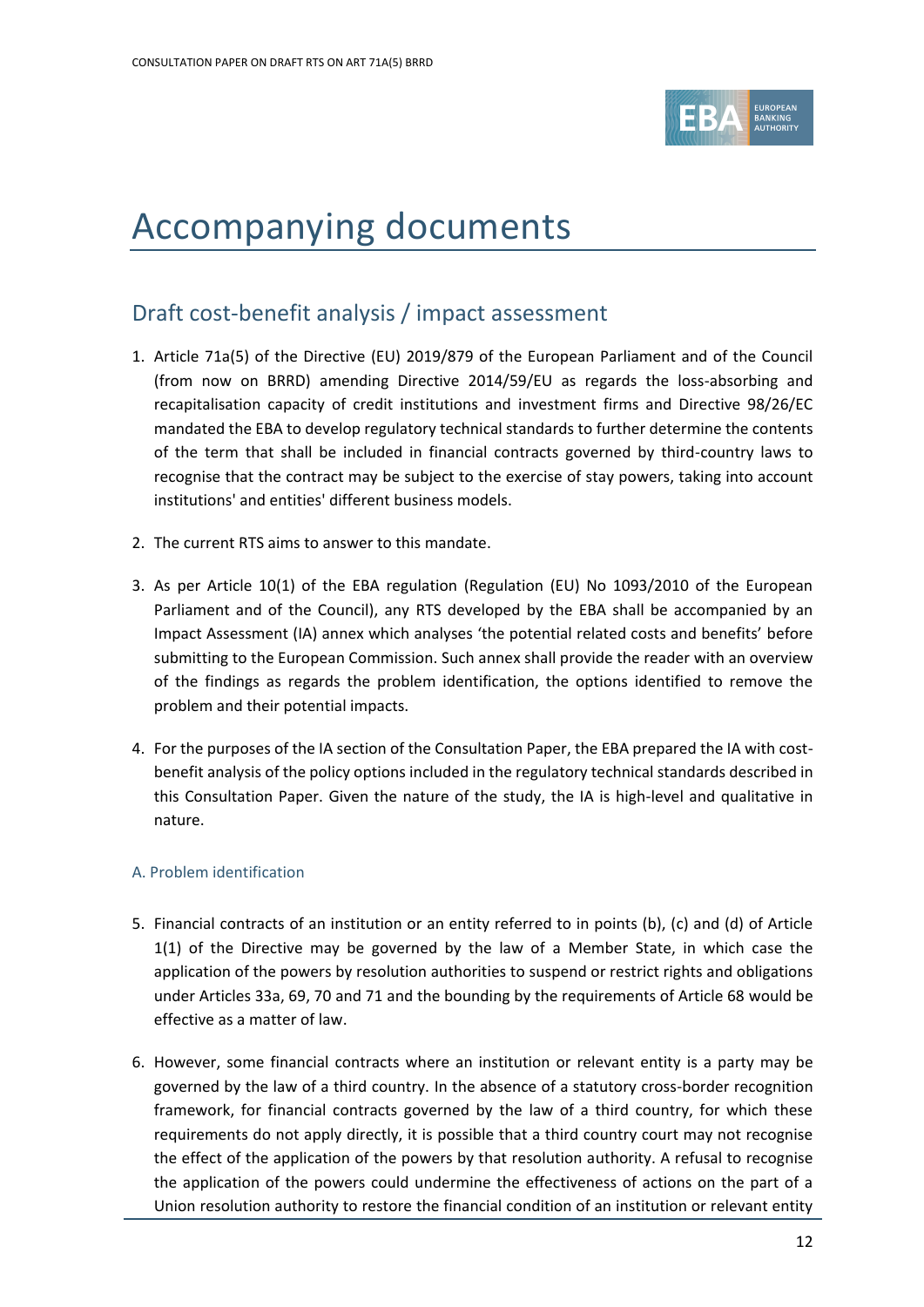

for the purposes of addressing a threat to financial stability and/or the interests of depositors and clients.

- 7. For this reason, Article 71a of the BRRD requires Member States to require institutions and relevant entities to include a contractual term in financial contracts governed by a third country law. By this contractual term parties shall recognize that the financial contract might be subject to the suspension of certain payment and delivery obligations, the restriction of the enforcement of security interests or to temporarily suspension of termination rights and to be bound by the conditions for the exclusion of certain contractual terms in early intervention and resolution.
- 8. The inclusion of the contractual term may cause a number of problems if no specification about its contents is defined:
	- a. Ineffectiveness of the resolution power in the third countries: the lack of definition of the mandatory contents of the contractual term may lead to reduce the effectiveness of the inclusion of the term as regards financial instruments governed by the law of a third country, for example where a Union resolution authority has determined that a contractual term is sufficient but it does not, in fact, secure the effective application of stay powers. This could lead to financial stability implications in the Member State concerned and in the Union as a whole.
	- b. Absence of an appropriate level of convergence and uneven playing field between institutions: an heterogeneous application of the requirement to include the contractual term could lead to a situation where the contractual term is generally effective in some jurisdictions but it is not effective in others. This situation would have an impact on the availability and cost of funding for institutions and relevant entities.

#### B. Policy objectives

- 9. The main objective of this RTS is to answer the mandate established in article 71a(5) of the BRRD.
- 10. As a result, the general objective is to determine the contents of the contractual term in order to allow for an appropriate level of convergence whilst ensuring that differences in legal systems or those arising from the particular contractual form or structure can be taken into account by resolution authorities.

#### C. Baseline scenario

11.As noted above, in the absence of Union action there is a risk of divergences between the Member States as to the interpretation of the contents of the contractual term which could lead to the aforementioned problems.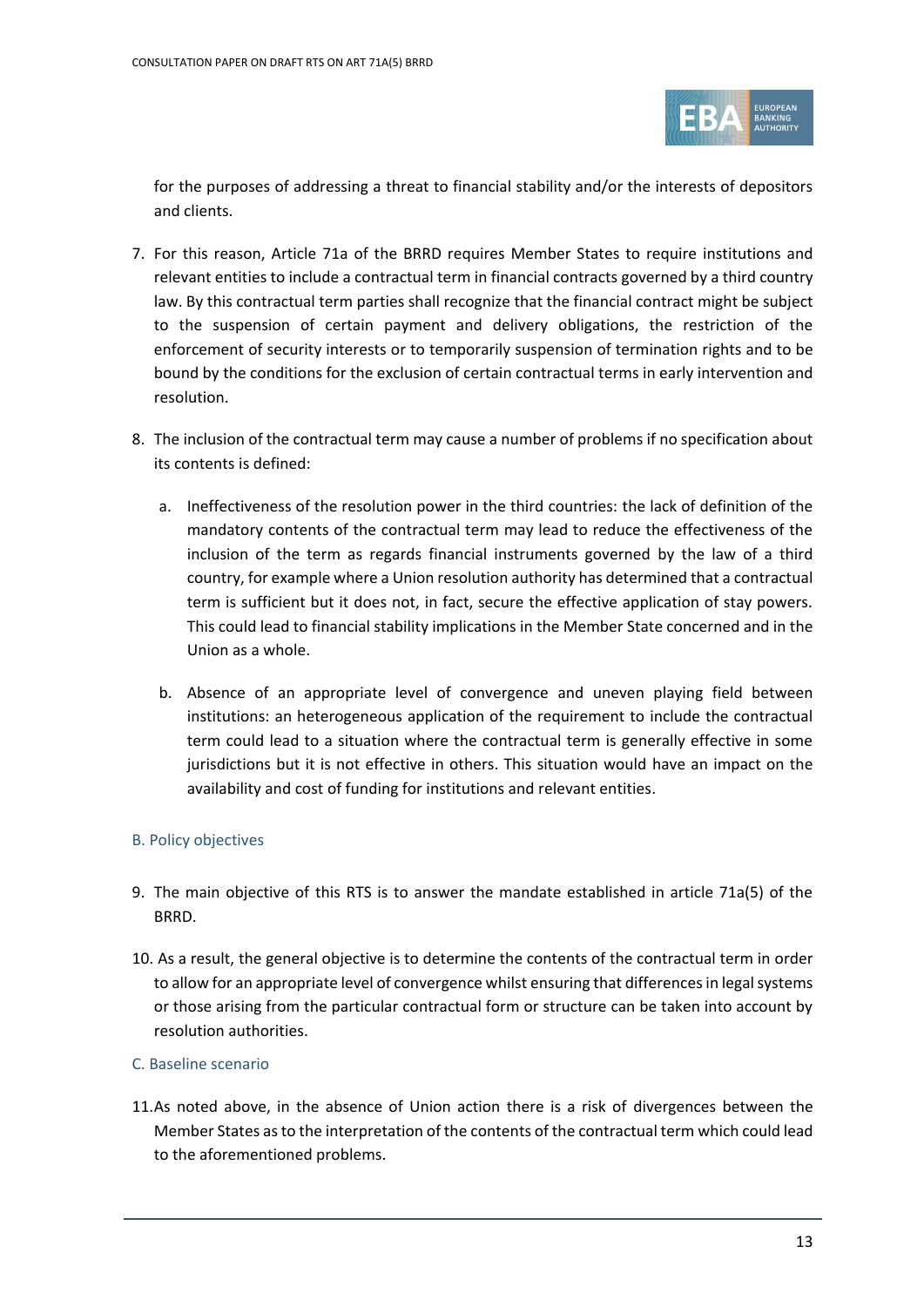

#### D. Options considered

- 12. When drafting the present RTS, the EBA considered several policy options under two main areas:
	- 1. The flexibility of the content of the contractual term:
		- a. Option A: the specification of the mandatory contents with no flexibility for institutions and relevant entities to supplement these components.
		- b. Option B: the specification of mandatory contents with flexibility for institutions and relevant entities to supplement the clause with additional components from a closed list set out in the RTS.
		- c. Option C: the specification of mandatory contents with flexibility for institutions and relevant entities to supplement these components with additional components (i.e. no closed list).
	- 2. The inclusion of wording referring to the fact that the counterparty should be bound by the contractual term:
		- a. Option A: Not to include this specific mention as article 71 does not specifically refer to it.
		- b. Option B: To include this specific mention even if article 71 does not specifically refer to it.

#### E. Assessment of the options and the preferred option(s)

- 13.Regarding the flexibility of the content of the contractual term, under Option A, the contents of the contractual term would be developed with no flexibility for institutions and relevant entities to supplement these components. This option would secure a very high degree of consistency as regards the approach of the Member States, institutions and entities to the contents of the contractual term. However, this option would not enable institutions and relevant entities to supplement these contents as necessary to take account of any specificities arising in relation to a particular type of financial contract or a specific third country law.
- 14. Option B would offer a greater degree of flexibility while keeping the mandatory components. This option would also promote a high degree of convergence, but, in addition, it would enable some specificities arising in relation to a particular type of financial contract or a specific third country law to be taken into account. However, it does not appear feasible to anticipate in advance all potential issues that may be identified with regard to a particular type of financial contract or a specific third country law.
- 15. Option C aims to find a balance between the need for harmonisation and the need for flexibility. Under this option the mandatory contents are set out in the RTS, but there are no limits on the ability of institutions and relevant entities to supplement the contents to take into account issues arising in relation to a particular type of financial contract or a specific third country law. For these reasons, the preferred option is Option C.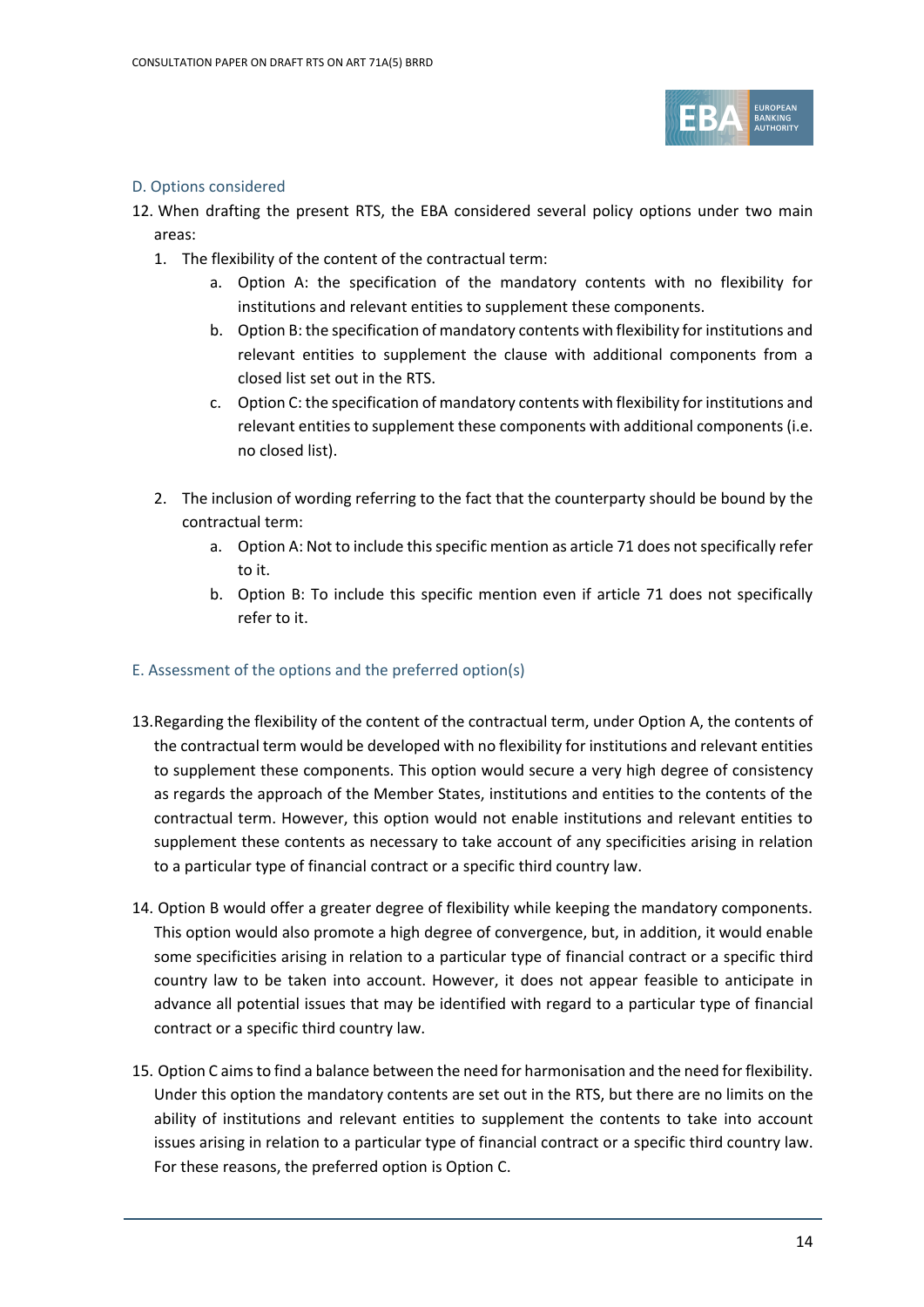

16. Regarding the inclusion of wording referring to the fact that the counterparty should be bound by the contractual term, article 71a does specifically refer to the bounding obligation only for the power recognized in article 68. For other stay powers (in articles 33a, 69, 70, and 71) only the recognition of the contractual term is requested but not the bounding obligation. Nevertheless, the counterparty should be formally bound by the contractual term to adequate ensure the application of state powers. In order to ensure an adequate framework for the application of the stay powers, the preferred option is Option B: the inclusion of wording referring to the fact that the counterparty should be bound by the contractual term.

**Question for the Public Consultation: Do you agree with the draft Impact Assessment?**